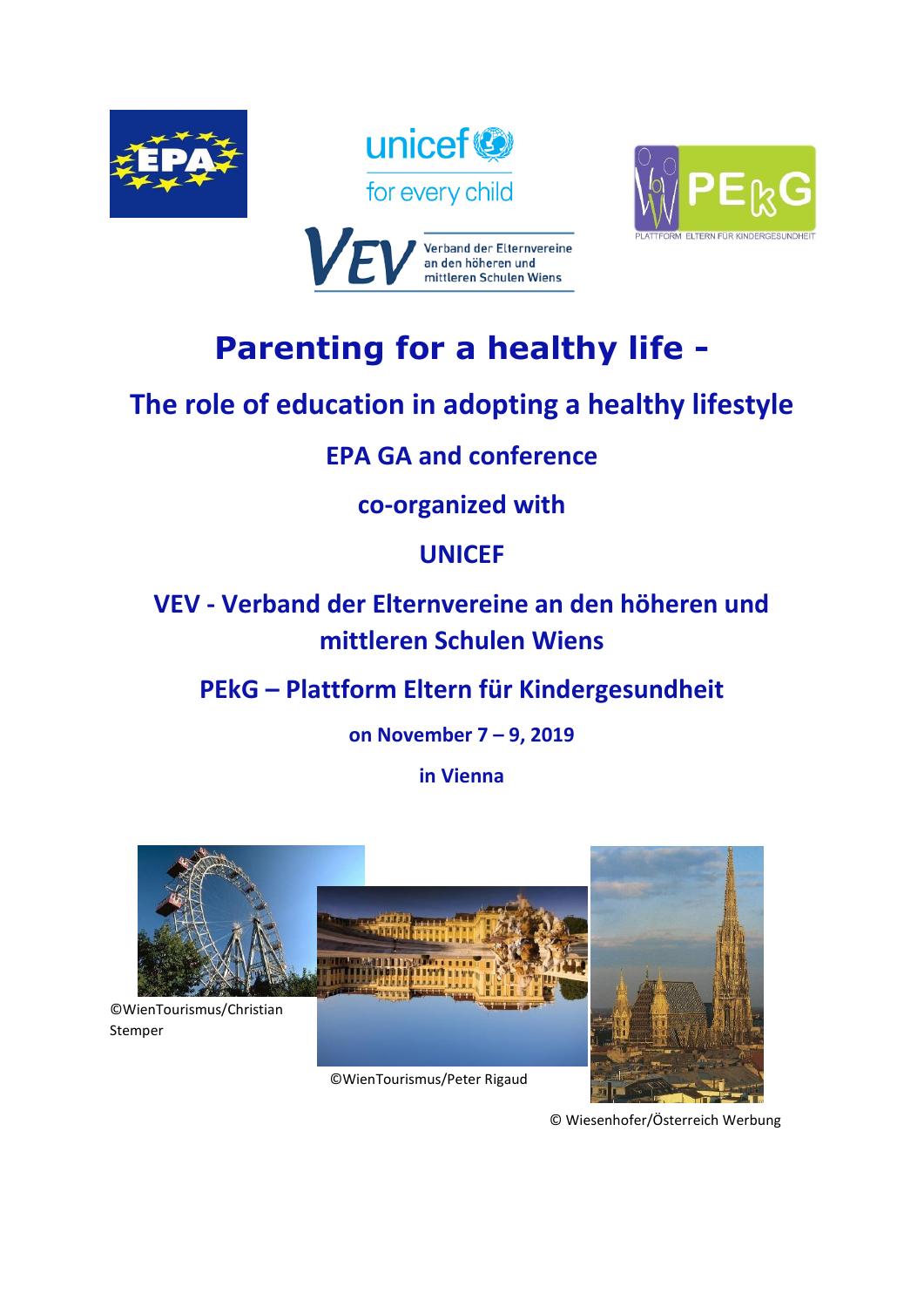**Preliminary program: Registration for Austrian participants is now open at this link: <https://forms.gle/sNMtAzuQmc3V4q2v7>**

## **Please be aware of the different venues!**

*Info about all speakers at the end of the document*

#### **Thursday November 7th:**

Afternoon session in cooperation with UNICEF Venue: SkyDome, Wiener Hilfswerk, Schottenfeldgasse 29, 1072 Vienna

| 15:00 | Registration                                                                                                                                                                                                                        |
|-------|-------------------------------------------------------------------------------------------------------------------------------------------------------------------------------------------------------------------------------------|
| 15:30 | Opening of the conference                                                                                                                                                                                                           |
|       | Welcome by                                                                                                                                                                                                                          |
|       | a representative of the Austrian Ministry of Education (tbc)                                                                                                                                                                        |
|       | Ilaria Favero, Adolescent Development Specialist, UNICEF                                                                                                                                                                            |
|       | Arja Krauchenberg, EPA president                                                                                                                                                                                                    |
| 15:45 | Keynote: The role of parents in the health and wellbeing of children<br>across the life cycle Aleksandra Jovic, Early Childhood Development<br>Specialist, Ilaria Favero, Adolescent Development Specialist,<br><b>UNICEF ECARO</b> |
| 16:30 | Group work with guiding questions and practice examples from<br><b>EPA members</b>                                                                                                                                                  |
| 17:00 | Panel session: feedback from the group work and interactive<br>dialogue                                                                                                                                                             |

17:45 wrapping up - end of day 1

#### **Friday November 8th:**

- 9:00 leaving for school visits (on foot and by public transport) from Network Healthy Schools (*Netzwerk Gesunde Schule*)
- 9:30 1st school visit

*1100 BHAK/BHAS Wien 10 Pernerstorfergasse 77 (Nähe Matzleinsdorferplatz) <http://www.bhakwien10.at/>*

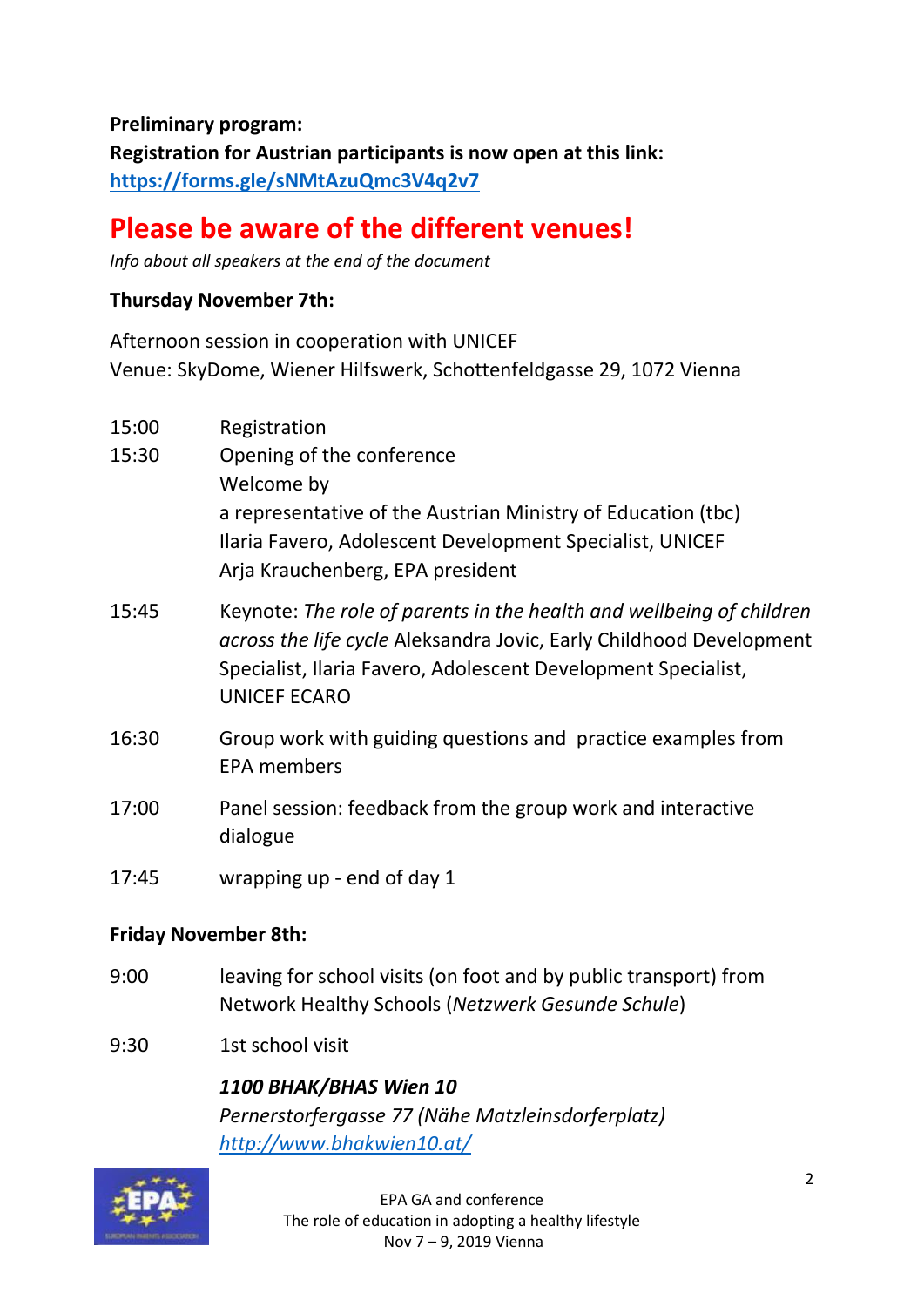| 11:00 | 2nd school visit                                                                                                                                                                                                   |
|-------|--------------------------------------------------------------------------------------------------------------------------------------------------------------------------------------------------------------------|
|       | 1040 Wiedner Gymnasium   Sir Karl Popper Schule<br>Wiedner Gürtel 68<br>http://www.wiednergymnasium.at/                                                                                                            |
| 13:00 | Lunch and transfer to afternoon venue                                                                                                                                                                              |
|       | Venue: Akademisches Gymnasium, Beethovenplatz 1, 1010 Wien                                                                                                                                                         |
| 14:30 | <b>Registration continued</b>                                                                                                                                                                                      |
| 14:45 | Welcome by:<br>Elisabeth Rosenberger, chairwoman of the Viennese Parents'<br>Association at Higher and Middle schools, president of the Austrian<br>Parents' Association (BEV)<br>Arja Krauchenberg, EPA-president |
| 14:55 | Introduction: Ingrid Keller, policy coordinator, DG SANTE, EU<br>Commission (tbc)                                                                                                                                  |
| 15:15 | Keynote 1: Vaccination: old topic - new challenges, Priv. Doz. Mag.<br>Dr. Maria PAULKE-KORINEK, PhD, DTM, Ministry of Health and<br><b>Social Affairs</b>                                                         |
| 15:45 | Keynote 2: The role of education in adopting healthy dietary habits<br>- what works, why and how, Dr. Manuel SCHÄTZER, SIPCAN                                                                                      |
| 16:15 | Coffee break                                                                                                                                                                                                       |
| 16:40 | parallel workshops session 1                                                                                                                                                                                       |

Workshop 1: Verein Dialog – *preventing addiction (smoking, drug and alcohol abuse, online-gaming-addiction* Nadja Springer

Workshop 2: vital4brain - moving and exercise in the daily routine Dir. HR Mag.Dr.Werner Schwarz and his student team will show us the inspiring activities put in place at their school, the Bundesgymnasium Zehnergasse 15 in Wiener Neustadt to get students moving in class. Find some examples here: <https://www.simplystrong.at/vital4brain/>

- 17:50 parallel wokshops session 2
- 19:00 wrapping up end of day 2
- 19:30 Dinner

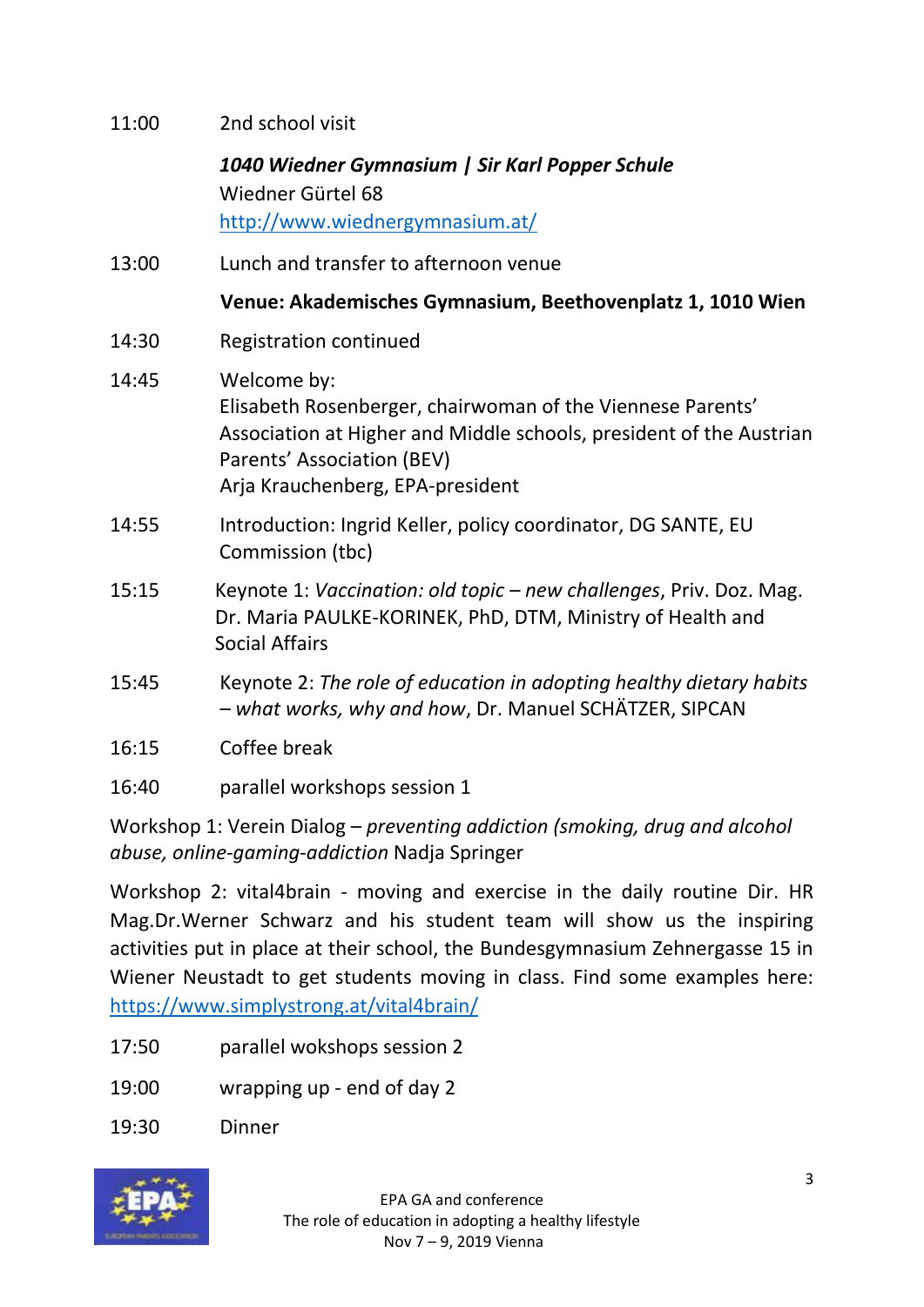**Saturday, November 9th:** conference (until lunchtime) and General Assembly (for EPA members)

**Venue: Haus des Sports, Prinz Eugen Straße 12, 1040 Wien**

| 09:30 | <b>Registration and Opening</b>                                                                                     |
|-------|---------------------------------------------------------------------------------------------------------------------|
| 09:45 | Ice-breaker                                                                                                         |
| 10:00 | Foundation L4WB: How to include children in decision making<br>processes                                            |
| 10:45 | coffee break                                                                                                        |
| 11:15 | Children's participation in Austria                                                                                 |
| 12:30 | Lunch                                                                                                               |
| 14:00 | General assembly statutory meeting (for EPA members only -<br>invitation separately) - Preparation for coming years |
| 19:30 | Dinner                                                                                                              |

### **Speakers:**

## **Aleksandra Jovic**

Aleksandra Jovic is a medical doctor with more than 17 years of experience in social development. She is currently working as Early Childhood Development Specialist in the UNICEF Regional Office for Europe and Central Asia Regional, supporting the work of 21 countries to mainstream early childhood development principles in health, nutrition, education, child protection, and emergency planning and response.

As a national of Serbia, through the past ten years she worked on development and implementation of UNICEF programs in Serbia, working with governmental and non-governmental partners to strengthen health programs, including home visiting, education and social protection programs as well as local level delivery of coordinated social services.

As an employee of the Government of Serbia (2004-2008), Aleksandra managed the overall implementation of the Poverty Reduction Strategy for Serbia, and was directly involved in development of coordination, oversight and implementation modalities of multi-sectoral policies and initiatives at the national level.

During her engagement with Oxfam GB (2000-2004) she developed and managed the first model of Roma health mediators' program in Serbia, as **well** 

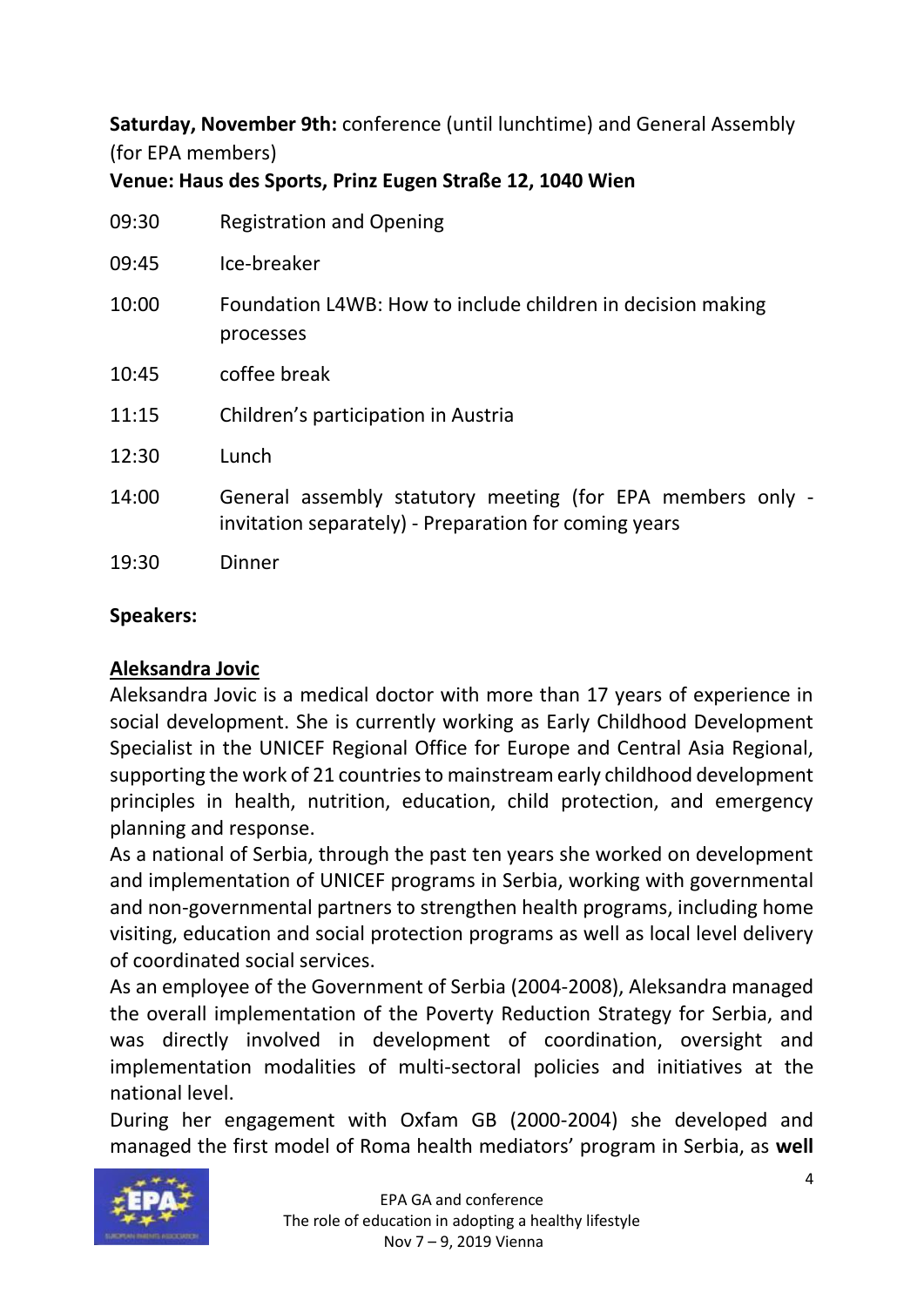as one of the first outreach health programs which brought health professionals closer to vulnerable families and children in Serbia.

### **Ilaria Favero**

Ilaria Favero has sixteen years of professional experience in programme management, provision of technical support and partnership building on child and adolescent rights in Angola, Somalia, Brazil, Albania and Romania. She is currently Adolescent Development Specialist in the UNICEF Regional Office for Europe and Central Asia, providing strategic advice, oversight and technical assistance to 21 Country Offices the Region with regard to the development, implementation, monitoring and evaluation of adolescent programmes, particularly in the area of skills, adolescent participation and parenting of adolescents. As the Coordinator of UNICEF's Sport for Development (S4D) Programme for UNICEF Brazil until 2013, Ilaria managed key programmatic partnerships with the world of sport. Specifically, she provided policy and technical support to the Brazilian government on the elaboration of child protection plans in the 12 World Cup host cities and programmes for the inclusion of children with disabilities through sport. She also coordinated the elaboration of UNICEF Brazil's guidelines on sport for development for more than 1000 municipalities in the country. Over the last fifteen years, she supported the creation of adolescent networks in different countries and coordinated several consultations with adolescents on different issues affecting their lives, including sport, child protection and HIV.

## **Priv.Doz.Mag.Dr. Maria Paulke-Korinek, PhD**

works at the Austrian Ministry for Labor, Social Affairs, Health and Consumer Protection. She is a specialist in the field of immunization and disease prevention programs and also a lecturer at the Medical University Vienna.

## **Dr.Manuel Schätzer**

Born in Innsbruck/Tirol in 1977 Manuel Schätzer holds a PhD in nutritional science from Vienna University with his thesis focusing on public health nutrition. Since 2007 he has been working for the Institute of Medical Prevention "SIPCAN – initiative for a healthy life" managing projects in more than 70 schools: "Eating healthy in Viennese schools", "Smart drinking", "Priority to healthy snacks" to name but a few. In 2011 he became the project leader at the Austrian Agency for Health and Security in Nutrition for the project "Our school buffet". Dr. Schätzer is the author of various publications on healthy nutrition and co-